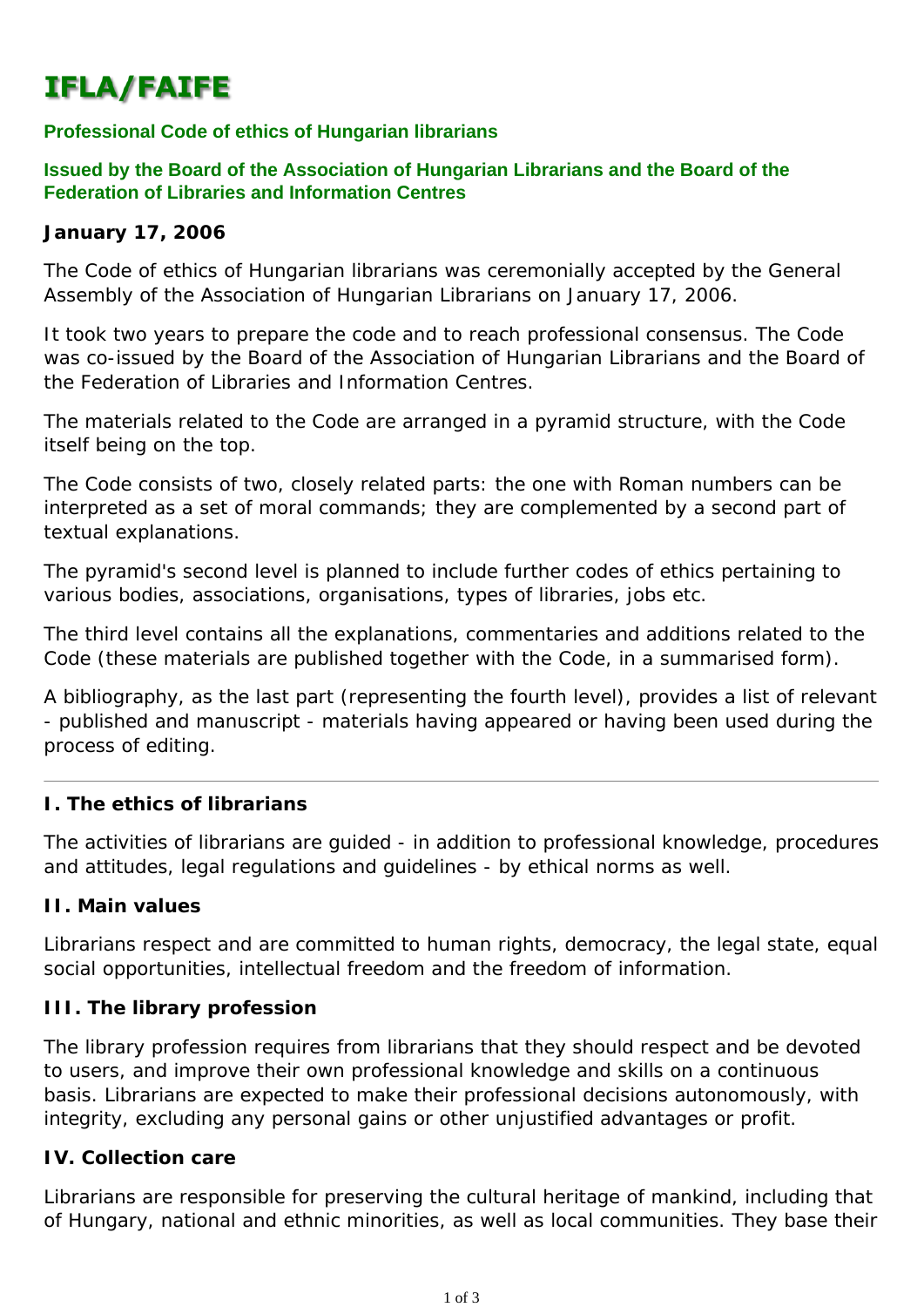collection building activities on user needs and human values. Nevertheless, they acquire also works that are controversial to public opinion or to their own views. They reject censorship and do not exercise it themselves. By cataloguing they facilitate access to the entire collection of the library.

## **V. Serving library users**

The relationship between librarians and users relies on equal partnership and mutual confidence. Librarians provide assistance to all without any discrimination in order to enable the best use of library services. They protect users' privacy regarding their personal data. Users are entitled to the best library services possible under the given circumstances and to impartial treatment. In this spirit librarians strive to balance different chances.

# **VI. Transmitting information**

Librarians make their best to provide free and unlimited access to information. They provide assistance to using information sources and tools. With their full strength they strive to supply authentic, reliable, full and adequate information, tailored to personal needs.

## **VII. Librarians as a professional community**

Librarians safeguard the prestige of the library profession, take part in the activities of the professional community and co-operate with their colleagues. They readily share their knowledge and experience with others.

## **VIII. The library workplace**

Librarians are loyal to their library, respect the objectives and interests of the library's maintaining body. Either as members or as managers of staff they make their best to contribute to implementing the library's objectives and to strengthening the workplace community.

## **IX. Relations with society**

The librarians' relationship with members, groups and organisations of society should be free of bias and prejudice. Librarians respect other professions and their representatives, and are ready for co-operation with them. They protect both the right of intellectual property and that of access to the products of human creativity.

## **X. Implementing the Code**

The fulfilment of the requirements included in this Code of ethics needs the active involvement of librarians. The Association of Hungarian Librarians and the Federation of Libraries and Information Centres will facilitate this process by setting up an Ethical Committee.

Klára Bakos, President Association of Hungarian Librarians

Péter Fodor, President Federation of Libraries and Information Centres

Confirmed by their signature, the following organisations declare that they accept the